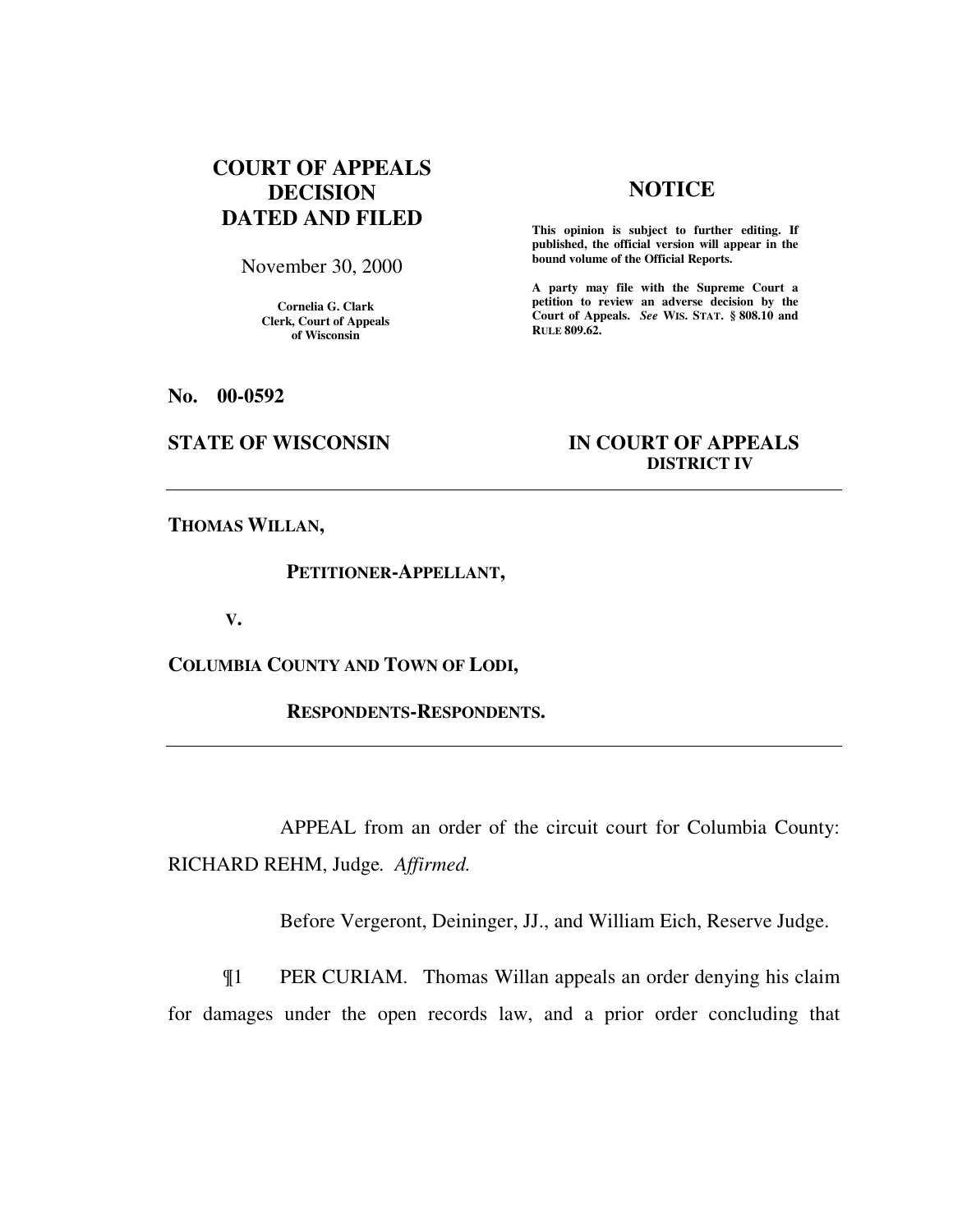Columbia County had complied with the trial court's writ of mandamus.<sup>1</sup> Willan raises several issues. We affirm.

¶2 This case arises from Willan's request to Columbia County in April 1999 for "all documents pertaining to doing business with Wisconsin Graphics or Heartland Litho in Madison that is [sic] related to ballot printing for the last 5 years in Columbia County." Willan was given records in three stages. The first two stages were in April and May 1999. In late May, Willan filed this mandamus action for production of additional records. In June 1999 the trial court entered a mandamus order directing the County to release certain records. The County provided Willan with a third group of records later that month.

¶3 At the end of that month, the court held a hearing. At the end of the hearing the court concluded, based on the testimony of witnesses at the hearing, that the County had provided all the records that complied with Willan's request. Willan argues on appeal that this finding was incorrect. He cites several portions of the testimony that he believes show the existence of additional records. Without attempting to describe each of those portions here, we are satisfied that the trial court did not err. The portions are either taken out of context, or relate to documents which may have existed at some earlier point, but for which there is no evidence that they still existed at the time of the hearing. To the extent that some of the testimony was ambiguous, it was not so ambiguous that the trial court's finding can be considered clearly erroneous.

-

<sup>1</sup> Willan attempted to appeal the court's determination that the County had complied with the mandamus order. However, we dismissed the appeal of the non-final order.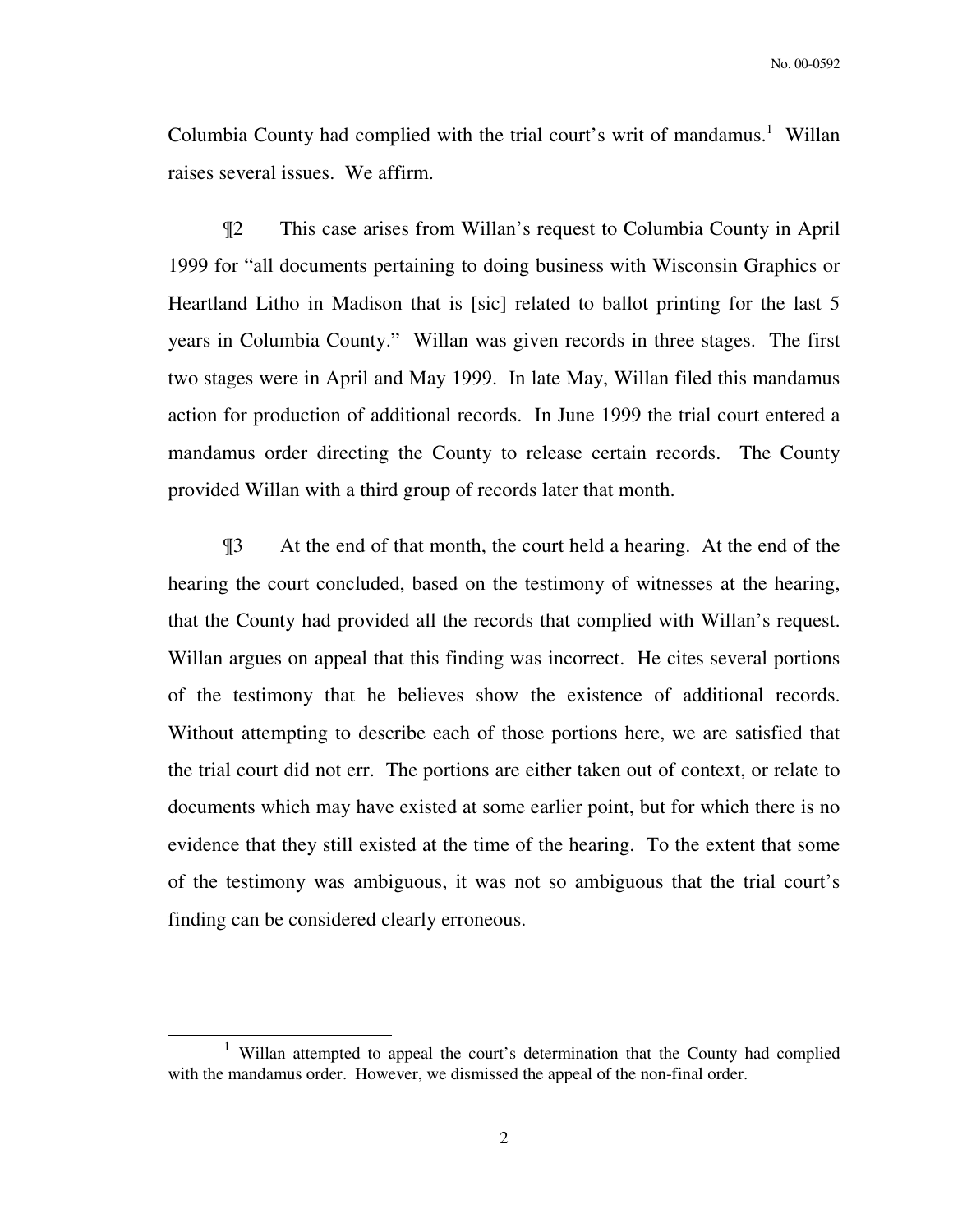¶4 At a later hearing, the trial court took up the issue of whether Willan is entitled to damages under WIS. STAT.  $\S 19.37(2)(a)$  (1997-98).<sup>2</sup> The applicable law is well-established. To obtain damages under that subsection, the requester must show that his prosecution of the mandamus action could reasonably be regarded as necessary to obtain the record, and that a causal nexus exists between that action and the custodian's release of the requested record. *Eau Claire Press Co. v. Gordon*, 176 Wis. 2d 154, 160, 499 N.W.2d 918 (Ct. App. 1993). In this case, the court concluded that Willan's mandamus action could reasonably be regarded as necessary, but that there was no causal nexus between his action and the County's release of records.

¶5 On appeal, Willan argues that his mandamus action caused the County's release of the third group of documents, in June 1999. That group consisted of 299 pages of records. At the trial court hearing on damages, Willan offered only one of those records as an exhibit, and only that one record was discussed in any detail during the testimony. The burden is on the requester to establish the causal nexus between his mandamus action and the release of the records. *Racine Educ. Ass'n v. Board of Educ.*, 145 Wis. 2d 518, 522, 427 N.W.2d 414 (Ct. App. 1988). Because Willan did not provide information about the remainder of the June records, he did not meet his burden to establish a causal nexus for those records. If the documents are not in the record, it would be impossible to find that their release was caused by Willan's mandamus action, because it would be impossible to determine whether those records were within the scope of his original open records request or the trial court's writ.

-

 $2$  All references to the Wisconsin Statutes are to the 1997-98 version unless otherwise noted.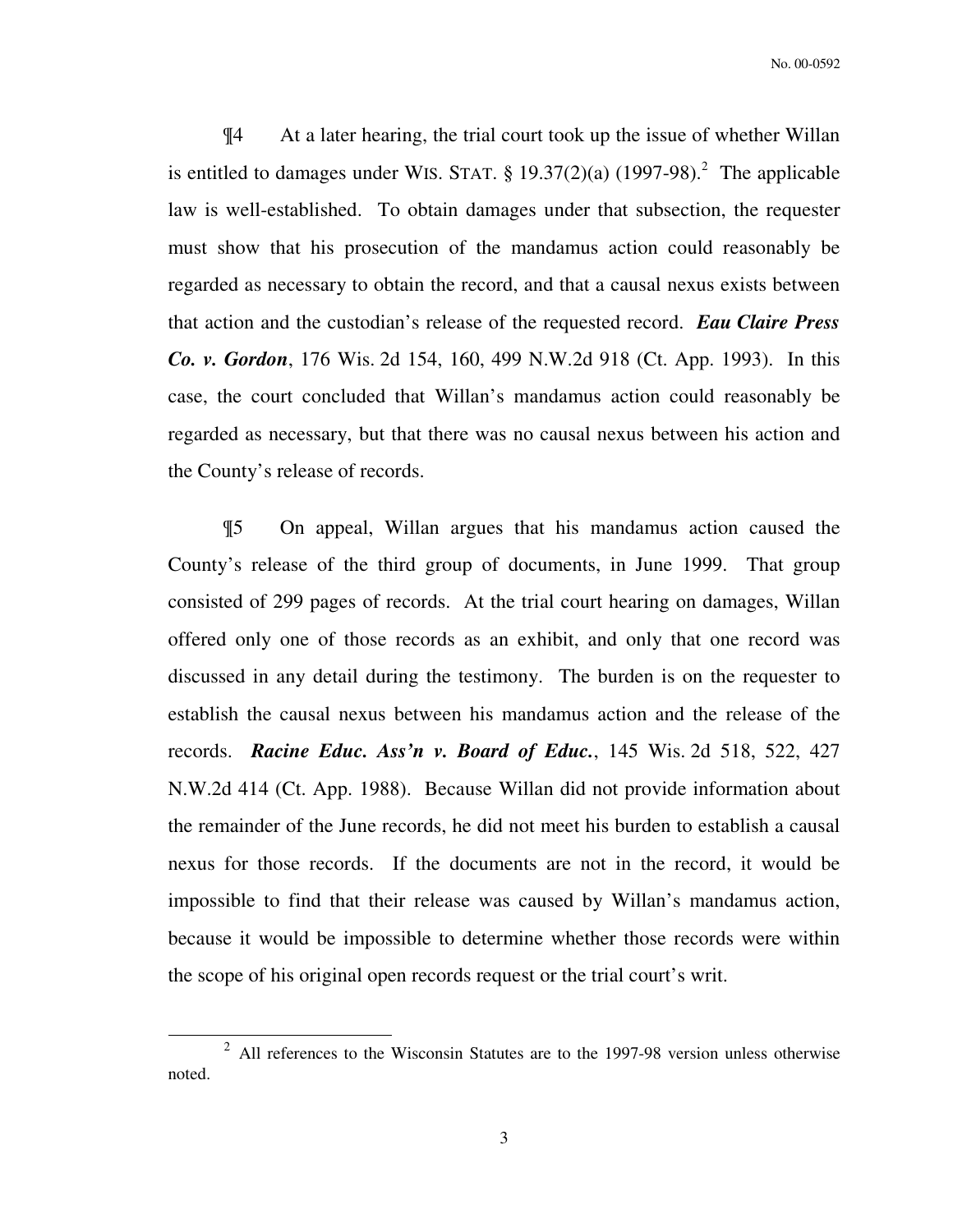No. 00-0592

¶6 The one record that was put into evidence at the hearing was a copy of an invoice from Wisconsin Graphics. The trial court ruled that this was not a record that Willan was entitled to receive, because he had already been given a copy of that document, except for some handwritten notations that appeared on the later copy. On appeal, Willan makes no argument directed at the trial court's analysis of this record. We conclude that the issue is inadequately briefed, and we do not address it further. *See State v. Pettit*, 171 Wis. 2d 627, 647, 492 N.W.2d 633 (Ct. App. 1992).

¶7 Willan argued in the trial court that he should be allowed to collect damages for emotional distress under WIS. STAT. § 19.37(2)(a). The trial court concluded that this type of damages is not available under that provision. Because we have concluded that Willan has not established the required basis for an award of *any* type of damages under that subsection, we do not address this issue further.

¶8 Willan also argues that he is entitled to punitive damages under WIS. STAT. § 19.37(3). The trial court held that punitive damages were not available because Willan had not prevailed in his mandamus action. Willan's appellate brief does not address this rationale for denying punitive damages. Accordingly, we conclude the issue is inadequately briefed, and we do not discuss it further.

¶9 Willan's briefs on appeal contain several passages using inappropriate language and making personal attacks. This type of rhetoric is unacceptable, and in the future we may strike any brief or other paper containing such material. *See* WIS. STAT. § 802.06(6) and WIS. STAT. RULE 809.84.

*By the Court.*—Order affirmed.

4